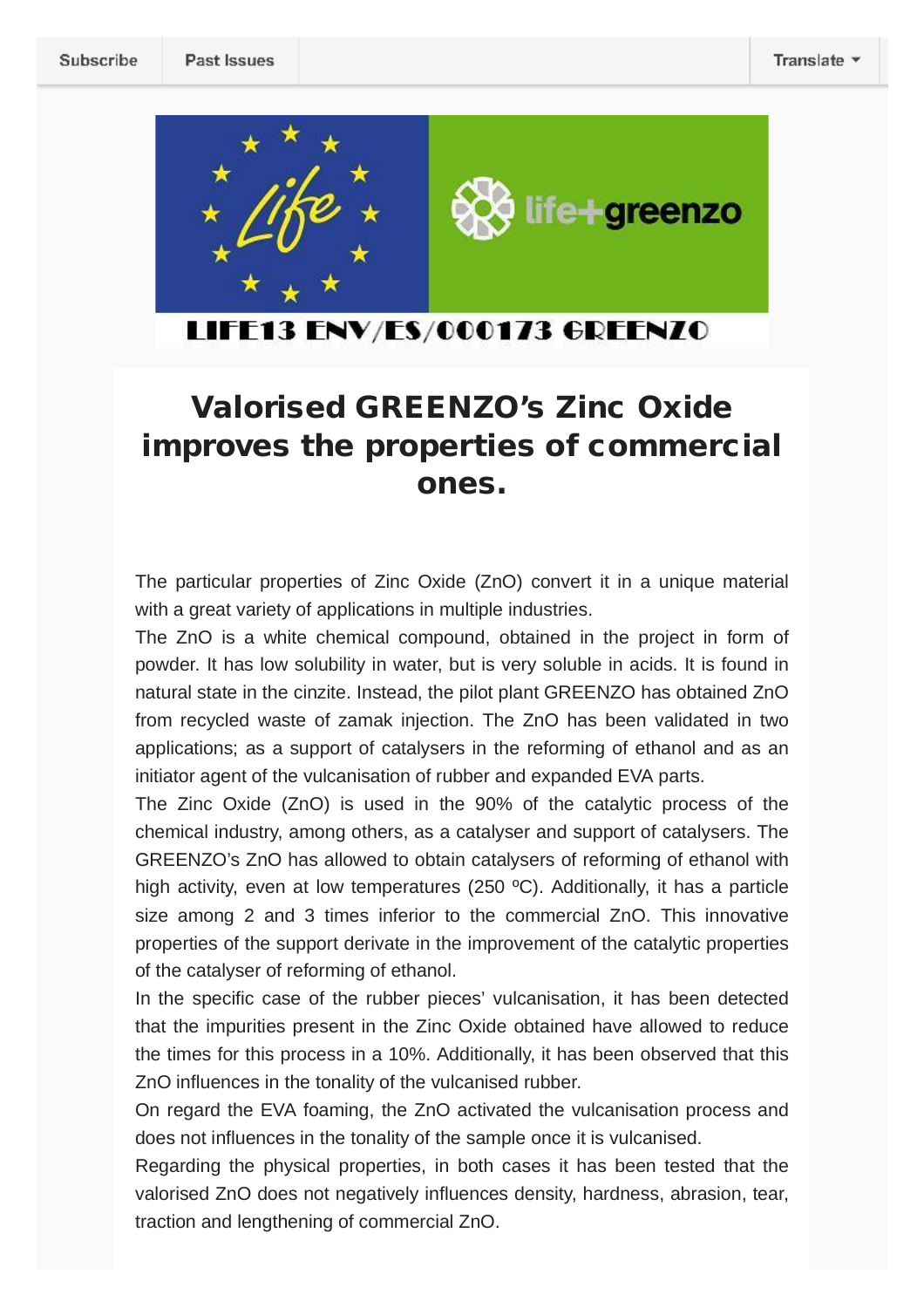#### Subscribe

With these results, it can be concluded that the valorised ZnO is suitable for its

use in footwear, sport floor and animal flooring.

This project will be developed within 3 years, and it is funded by the European Commission through the LIFE13 ENV/ES/000173 GREENZO instrument. It is coordinated by AIJU; ITQ-CSIC, WORTEUROPE and CAUCHOS KAREY participate in this project.



Components of the meeting in AIJU's hall.

# **The European Commission visits AIJU and GREENZO project**

Last March,  $9<sup>th</sup>$  a delegation of the European Commission, formed by the officers Santiago Urquijo and Marija Simic, visited the Technological Centre –AIJU- to first hand know the advances of the European project LIFE13 ENV/ES/000173 GREENZO that the RTD coordinates.

Throughout the meeting the Officers could check all the technical, financial and dissemination actions performed. The representatives of the program showed high satisfaction of the advances achieved along the project and offered their recommendations to face this final stage.

The project, that is in its conclusions phase, has obtained Zinc Oxide (ZnO) as of the valorisation of non-ferreous metallic waste. The ZnO highly improves the processing times of Chemical catalysis for the reforming of bio-ethanol and vulcanisation of rubber/ EVA regarding commercial oxides. These were the two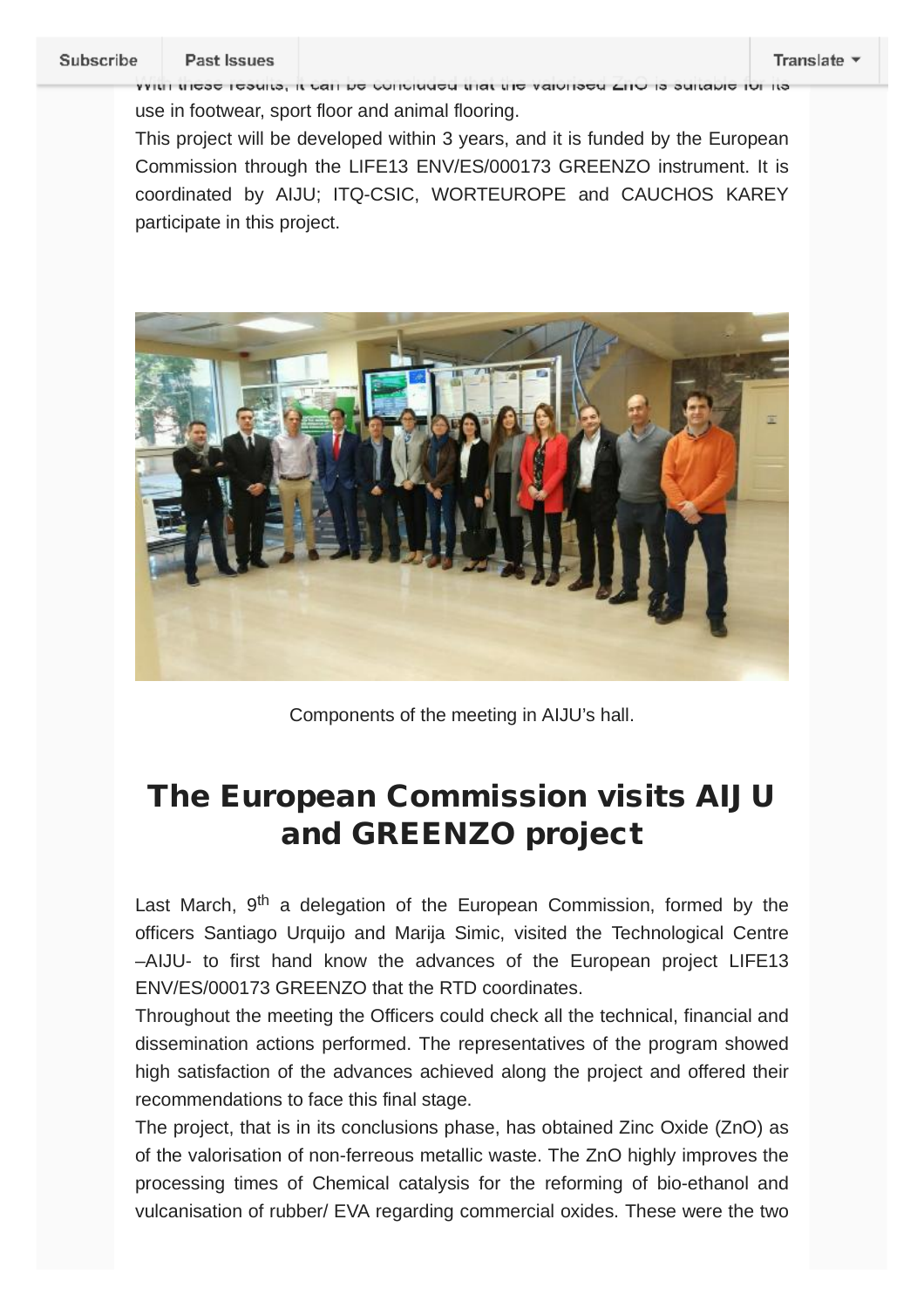demonstrators undertaken during its development. With this aim, it has developed a pilot plant with plasma technologies that will be displayed in the open doors Day that organises for the next May, 25<sup>th</sup> in AIJU facilities.

## **Special: Greenzo's final event**

This is the last month of GREENZO project. It has been a real pleasure to be part of this interesting project and, what is most, we are very satisfied with the results achieved.

That is why next May, 25<sup>th</sup> will be held at AIJU facilities the closure event of the GREENZO project. We want to make you participate of the how the two applications of ZnO developed within the project are performing in a more efficient way that with other commercial ZnO. Additionally, it is an important opportunity for the Zamak industry to know how to reduce costs and for other ZnO applicant industries to replicate the results of the project. After a Networking lunch, we will show you the pilot plant developed within the project. We kindly invite you to get subscribed.

# **NEXT EVENTS**

GREENZO final event: Sustainability and efficiency of productive processes through valorised ZnO

25th May 2017 Ibi, Spain

2nd Green and Sustainable Chemistry Conference  $14^{th} - 17^{th}$  May 2017 Berlin, Germany

#### 4.0 CONNECTED RUBBER

 $31^{st}$  May 2017 – 1<sup>st</sup> June 2017 Zaragoza, Spain

The 7<sup>th</sup> World Hydrogen Technology Convention 9<sup>th</sup> – 12<sup>th</sup> July 2017 Prague, Czech Republic